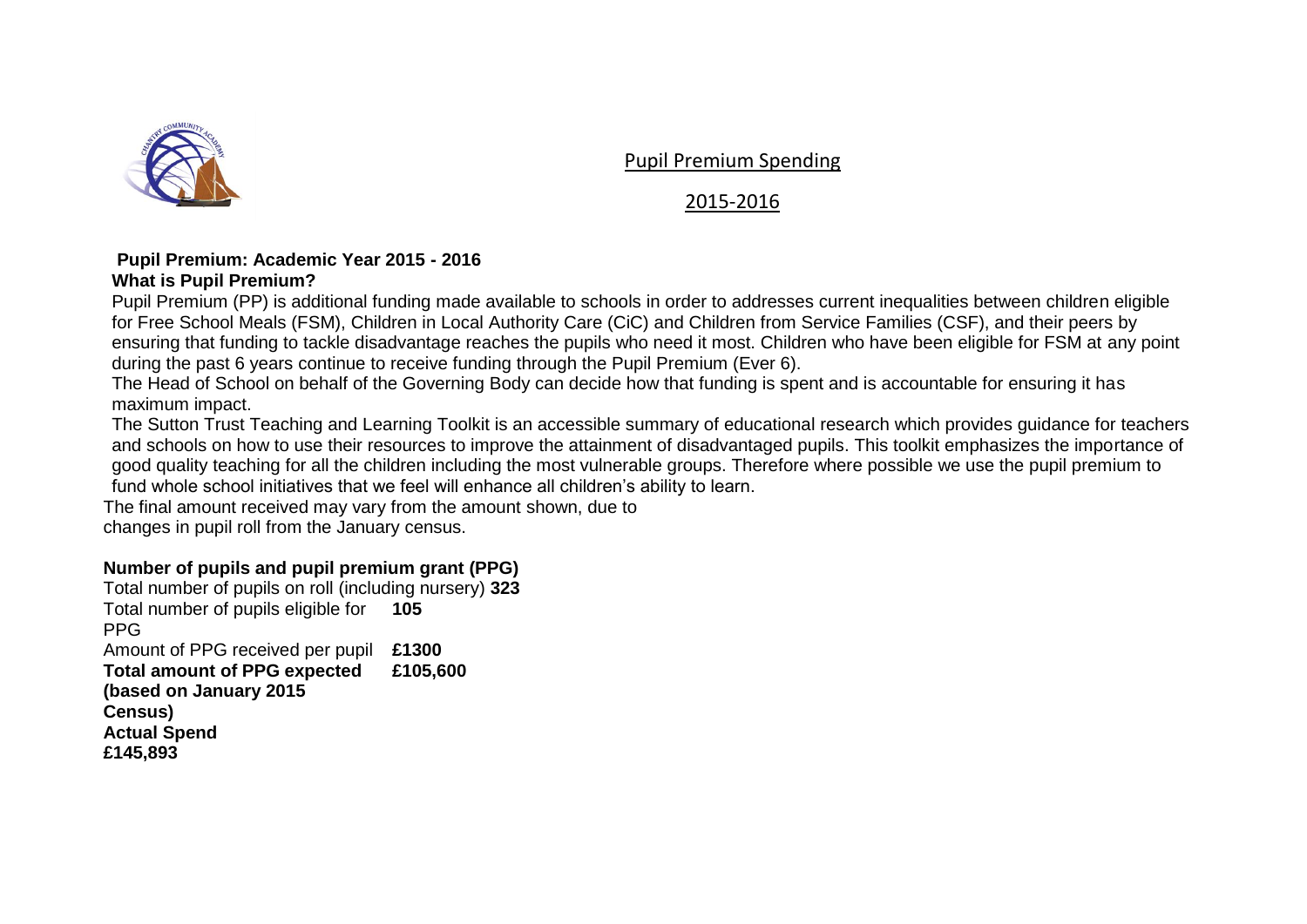| <b>PP</b> Area             | <b>PP Spend</b> | What Has It Been Used For?                    | Impact                                             |
|----------------------------|-----------------|-----------------------------------------------|----------------------------------------------------|
| Maths - Mathletics         | £4400           | Targeted interventions for small groups of    | Pupil Premium Children who have participated in    |
| <b>Magical Maths</b>       |                 | children (termly).                            | Mathletics intervention 2015-2016                  |
|                            |                 |                                               | Whole school: Total 29 children (35% of PP         |
|                            |                 |                                               | children in school) participated in mathletics.    |
| Maths resources and        |                 | Whole school access - all PP children have    | 71% in UKS2 have made good progress                |
| training.                  |                 | individual log-ins and are encouraged to use  | either band or test score)                         |
|                            |                 | Mathletics at home and in lesson time.        | 75% in LKS2 have made good progress                |
|                            |                 |                                               | either band or test score)                         |
|                            |                 |                                               | 100% in KS1 have made good progress (either        |
|                            |                 | Whole school scheme to raise the provision of | band or test score).                               |
|                            |                 | maths across the school.                      |                                                    |
| Read/Write/Inc             | £5040           | Purchasing of resources - books, magnetic     | 6 or more groups progress = 3%                     |
|                            |                 | boards and letters.                           | 5 or more groups of progress=38%                   |
|                            |                 | Training from R/Wr/Inc lead.                  | 4 or more groups of progress=59%                   |
|                            |                 | Monitoring from outside from R/Wr/Inc expert. | 3 or more groups of progress=74%                   |
|                            |                 |                                               | 2 or more groups of progress=82%                   |
|                            |                 |                                               | 1 or more groups of progress = 88%                 |
|                            |                 |                                               | 24% of PP children have been so successful they    |
|                            |                 |                                               | have moved off the programme                       |
| <b>Additional Literacy</b> | £2192           | Books for book corners.                       | Reading books in classes and also the library has  |
| <b>Resources</b>           |                 | Grammar programme for years 1-6.              | enabled PP reading progress above all pupils in    |
|                            |                 | Phonics resources                             | Year 2 and 3, in line with others in Year 5 and 6. |
|                            |                 |                                               | Grammar improving as evidenced in books.           |
|                            |                 |                                               | Phonics improvements 25% to 68%. PP children       |
|                            |                 |                                               | have out- performed non PP in Year 1 phonics       |
|                            |                 |                                               | screen.                                            |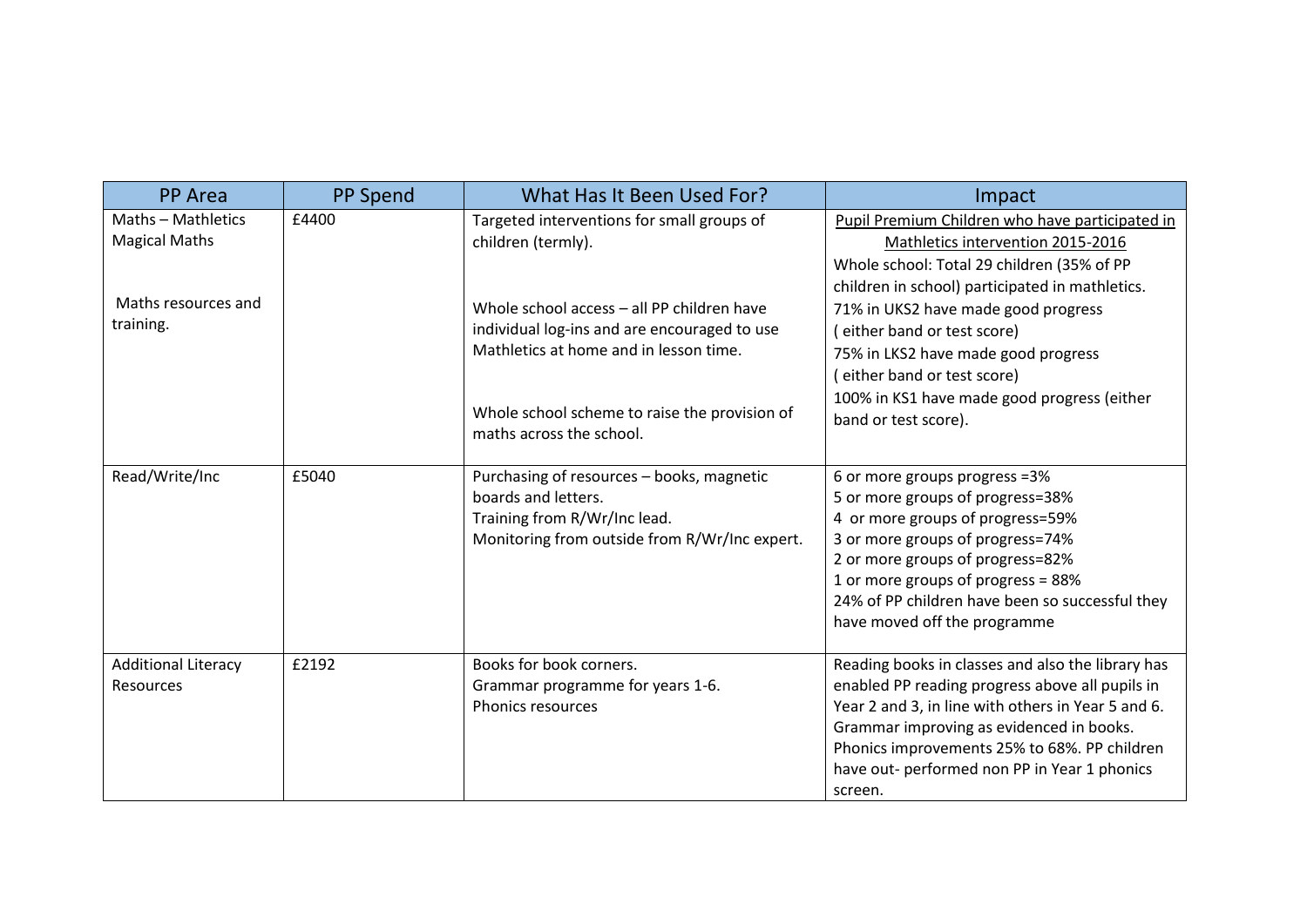| <b>Pupil Progress</b><br>Meetings (PPMs) | £5000  | Timetable of PPMs has happened after each data<br>drop and also for key year groups, focus on<br>weekly meetings and feedback at SLT.<br>High focus on pupil premium.<br>Release time for staff to attend pupil progress<br>meetings. | Very tight PPMs which has accelerated progress.<br>Standards across the school have risen<br>significantly on the previous year:- EYFS 30 %<br>improvement, Year 1 phonics 43% increase, Year<br>6 10% increase on the combined.<br>20% of Year 6 PP children achieved expected<br>combined compared with 9.1% the previous<br>year.                                    |
|------------------------------------------|--------|---------------------------------------------------------------------------------------------------------------------------------------------------------------------------------------------------------------------------------------|-------------------------------------------------------------------------------------------------------------------------------------------------------------------------------------------------------------------------------------------------------------------------------------------------------------------------------------------------------------------------|
| Pupil Premium Leader<br>Time             | £2000  | Pupil Premium leader to lead effective pupil<br>progress meetings and record the information<br>for staff.<br>Actions given for pupil premium and other<br>vulnerable groups.                                                         | Very tight PPMs which has accelerated progress.<br>Standards across the school have risen<br>significantly on the previous year:- EYFS 30 %<br>improvement, Year 1 phonics 43% increase, Year<br>6 10% increase on the combined.<br>EYFS PP pupils are in line with non PP children<br>60%/61% GLD. PP children have out- performed<br>non PP in Year 1 phonics screen. |
| Speech and Language<br>Therapist         | £3900  | Bought in service to enable S+L screening of<br>identified children.                                                                                                                                                                  | This has enabled more children to access S+L as<br>therapist has set up programmes to be delivered<br>by TA. Improvements in articulation and<br>understanding noted for identified children.                                                                                                                                                                           |
| <b>Booster Teaching GAT</b>              | £35976 | Maths more able - to work with more able<br>children and extend them to achieve working at<br>greater depth.<br>Maths borderline- to support borderline<br>children and help them to achieve expected in<br>maths.                    | Targeted children made expected or above<br>expected progress in maths (finished at 6s or 6s+<br>on target tracker). All achieved expected or more<br>in KS2 SATs.<br>Targeted children have made expected progress<br>in maths and all got to band 6 on target tracker.                                                                                                |
|                                          |        | English - to support children in achieving<br>expected or a higher standard in reading and                                                                                                                                            | All children made expected or above progress in<br>reading and writing on target tracker.                                                                                                                                                                                                                                                                               |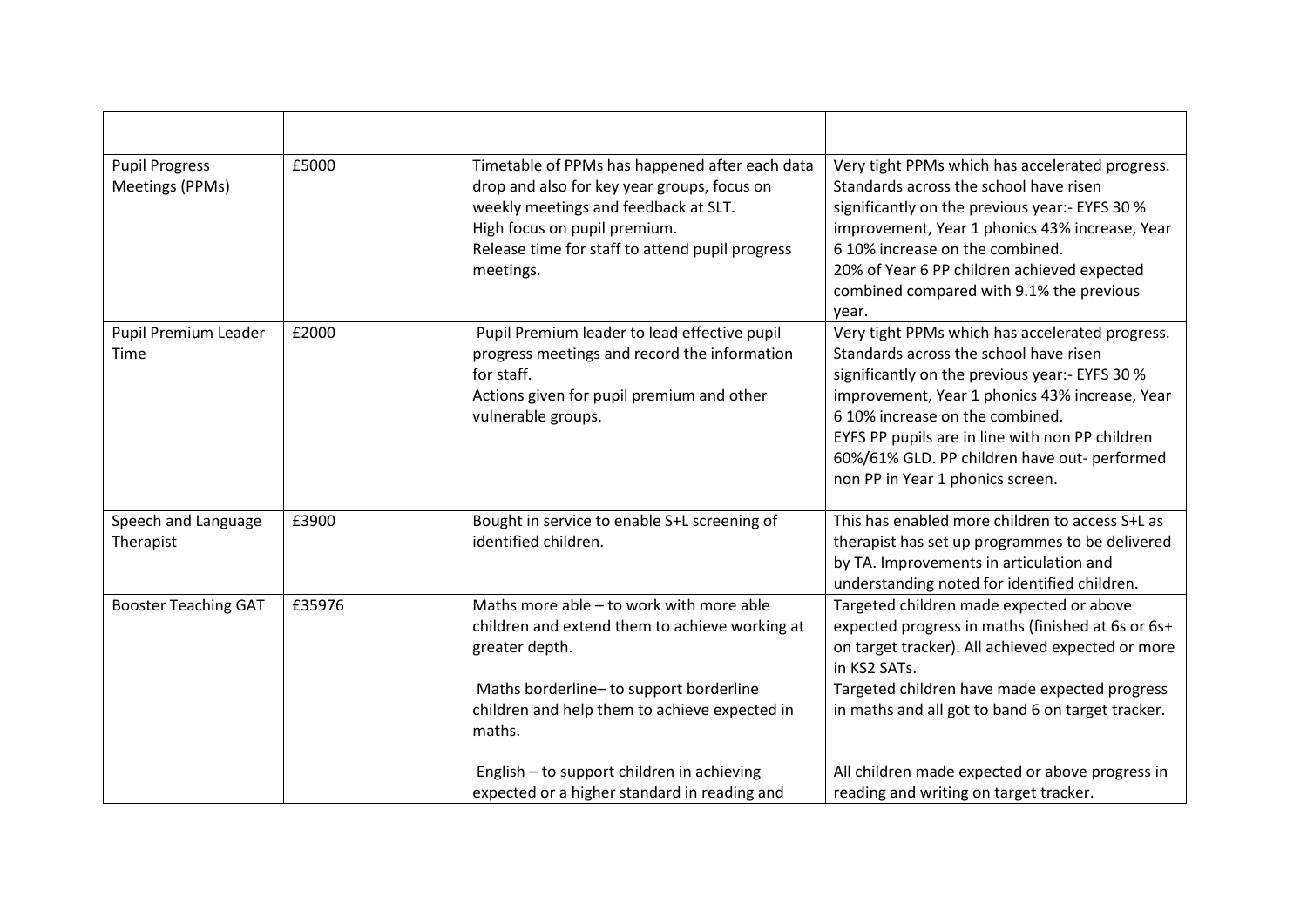|                                             |        | writing                                                                                                                                                                                                     |                                                                                                                                                                              |
|---------------------------------------------|--------|-------------------------------------------------------------------------------------------------------------------------------------------------------------------------------------------------------------|------------------------------------------------------------------------------------------------------------------------------------------------------------------------------|
| PiXL                                        | £6000  | PiXL resources used with targeted groups of<br>children and with whole class to support<br>teaching of English (reading, writing, GPS,) and<br>maths. Resources are also being used in yr5.                 | 10% increase on previous year combined when<br>national fell by 27%.<br>PP children: 94% made expected or better<br>progress in reading, 71% in writing and 76% in<br>maths. |
| <b>Talk Less Teaching</b>                   | £500   | Training for staff has enabled children to be more<br>engaged in learning and 'hands on' and has<br>reduced teacher talk.                                                                                   | Improvement in T+L for all children.                                                                                                                                         |
| Trips/Visitors                              | £2000  | PP children have been subsidised for trips and<br>experiences throughout the academic year e.g<br>Year 6 Harry Potter World.                                                                                | All PP attended Christmas pantomime.<br>All PP have participated in trips and experiences.                                                                                   |
| <b>Breakfast Club for</b><br><b>Booster</b> | £1500  | Staff cost to provide breakfast and teaching to<br>support gaps in Year 6 skills and knowledge.                                                                                                             | Good impact with identified group turning up for<br>their sessions and being ready to learn.                                                                                 |
| <b>Time To Talk</b>                         | £5295  | Counselling service for highly vulnerable PP<br>pupils.                                                                                                                                                     | Strengths and difficulties questionnaires showed<br>good improvement in emotional well- being at<br>the end of the sessions $-11/12$ children showed<br>improvements.        |
| <b>Emotional First Aid</b>                  | £500   | Therapeutic mentor worked with individual<br>children to support their emotional needs at<br>certain times of crisis.                                                                                       | Good impact in supporting pupils to access<br>learning.                                                                                                                      |
| <b>SEASS</b>                                | £5275  | SEASS work to support PP vulnerable families-<br>they hold clinics and generate letters to share<br>good and poor attendance and Initiation of court<br>and fines.<br>Theatre group presenting 'Late Again' | SEASS have worked with 55 PP children. 37 of<br>these children now have increased attendance.<br>November 2014 92.5% attendance PP<br>May 2016 93.4% attendance PP.          |
| Behaviour + Learning<br>Mentors             | £65315 | Day to day support of individual pupils and also<br>their parents/ carers by the pastoral team.                                                                                                             | All children including PP are much more able to<br>access the curriculum. Where there are<br>significant issues, parents are called in and<br>records kept of meetings.      |
| Good To Be Green                            | £1000  | Purchase of good to be green recording boards,<br>stickers and also whole school reward e.g Eagle<br>Heights visit, ice lollies.                                                                            | Improvement in behaviour noted in the weekly<br>good to be green logs. PP children have been<br>well supported by the pastoral team to stay                                  |